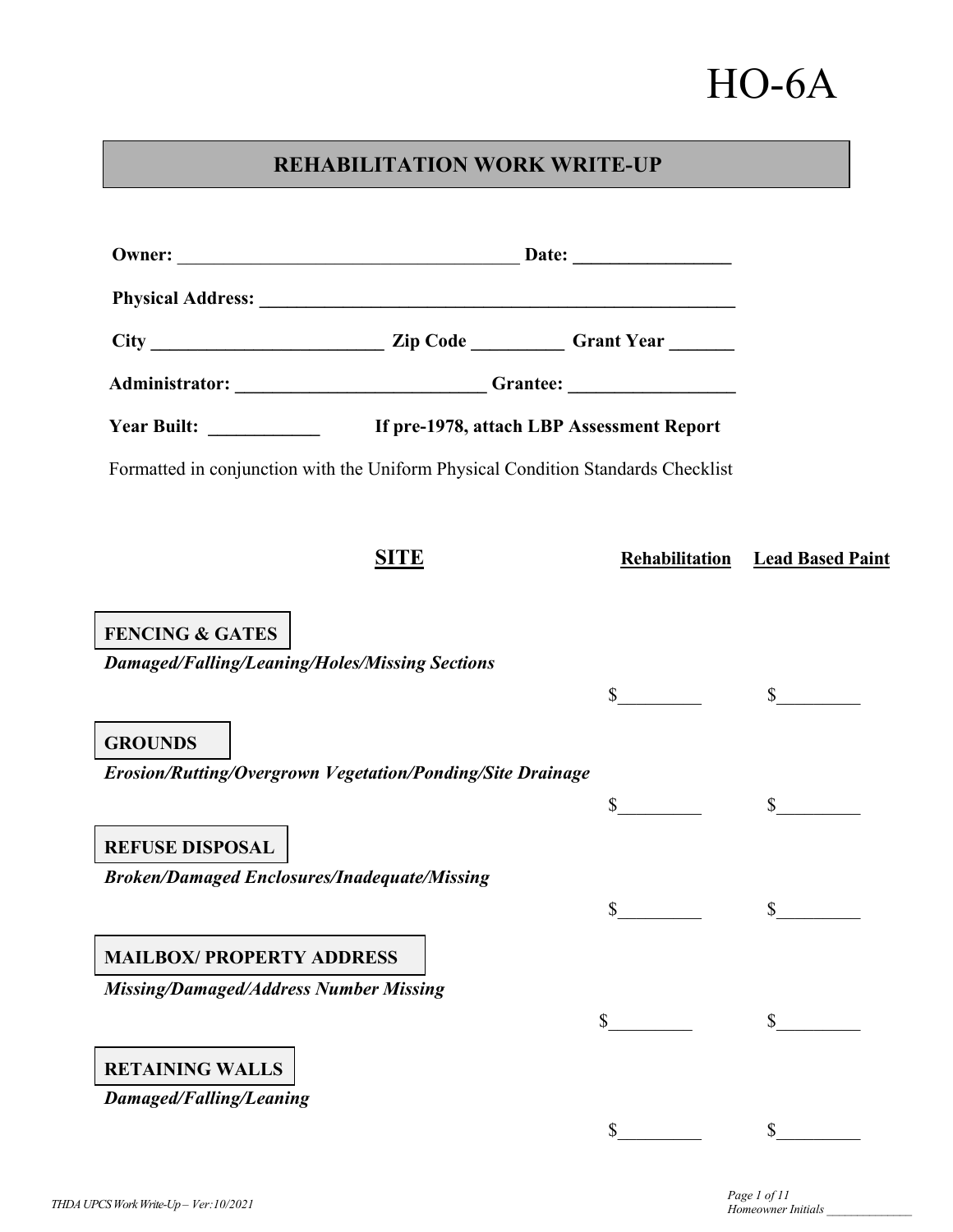| <b>WHEEL CHAIR ACCESS RAMP</b> |
|--------------------------------|
|                                |

*Damaged/Non-Compliant*

# $\circ$   $\circ$ *Broken/Cracks/Settlement/Damaged/Missing or Damaged Handrails*  $\sim$  \$ *Cracks/Ponding/Potholes/Loose Material/Settlement*  $\frac{\text{S}}{\text{S}}$   $\frac{\text{S}}{\text{S}}$ **BUILDING EXTERIOR** *Damaged/Frames/Thresholds/Hardware/Surface/Weather Stripping/Caulking/Storm Door*  $\sim$  \$ *Damaged/Cracking/ Crawl Space Access/Vapor Barrier/Insulation/Debris/Vermin*  $\mathbb$   $\mathbb$   $\mathbb$   $\mathbb$   $\mathbb$   $\mathbb$   $\mathbb$ *Broken/Missing/Fixtures/Bulbs/Receptacles/ Covers*  $\circ$   $\circ$ *Damaged/Missing/Baluster/Railing/Decking/Surface/Cover*  $\mathbb{S}$   $\mathbb{S}$ *Damaged/Soffit/Fascia/Vents/Drains/Membrane/Shingles/Gutters/Downspout/Ponding*   $\frac{\text{S}}{\text{S}}$   $\frac{\text{S}}{\text{S}}$ *Broken/Damaged/Missing/Steps/Handrails/Guardrails*  $\circ$   $\circ$ *Damaged/Missing/Cracks/Gaps/Holes/Spalling/Peeling/Caulking/Chimneys* **WALKWAYS/ STEPS PARKING/ DRIVEWAYS DOORS FOUNDATIONS ELECTRICAL PATIO/ PORCH/ BALCONY ROOFS STAIRS WALLS**

*Homeowner Initials \_\_\_\_\_\_\_\_\_\_\_\_\_\_*

 $\frac{1}{2}$   $\frac{1}{2}$   $\frac{1}{2}$   $\frac{1}{2}$   $\frac{1}{2}$   $\frac{1}{2}$   $\frac{1}{2}$   $\frac{1}{2}$   $\frac{1}{2}$   $\frac{1}{2}$   $\frac{1}{2}$   $\frac{1}{2}$   $\frac{1}{2}$   $\frac{1}{2}$   $\frac{1}{2}$   $\frac{1}{2}$   $\frac{1}{2}$   $\frac{1}{2}$   $\frac{1}{2}$   $\frac{1}{2}$   $\frac{1}{2}$   $\frac{1}{2}$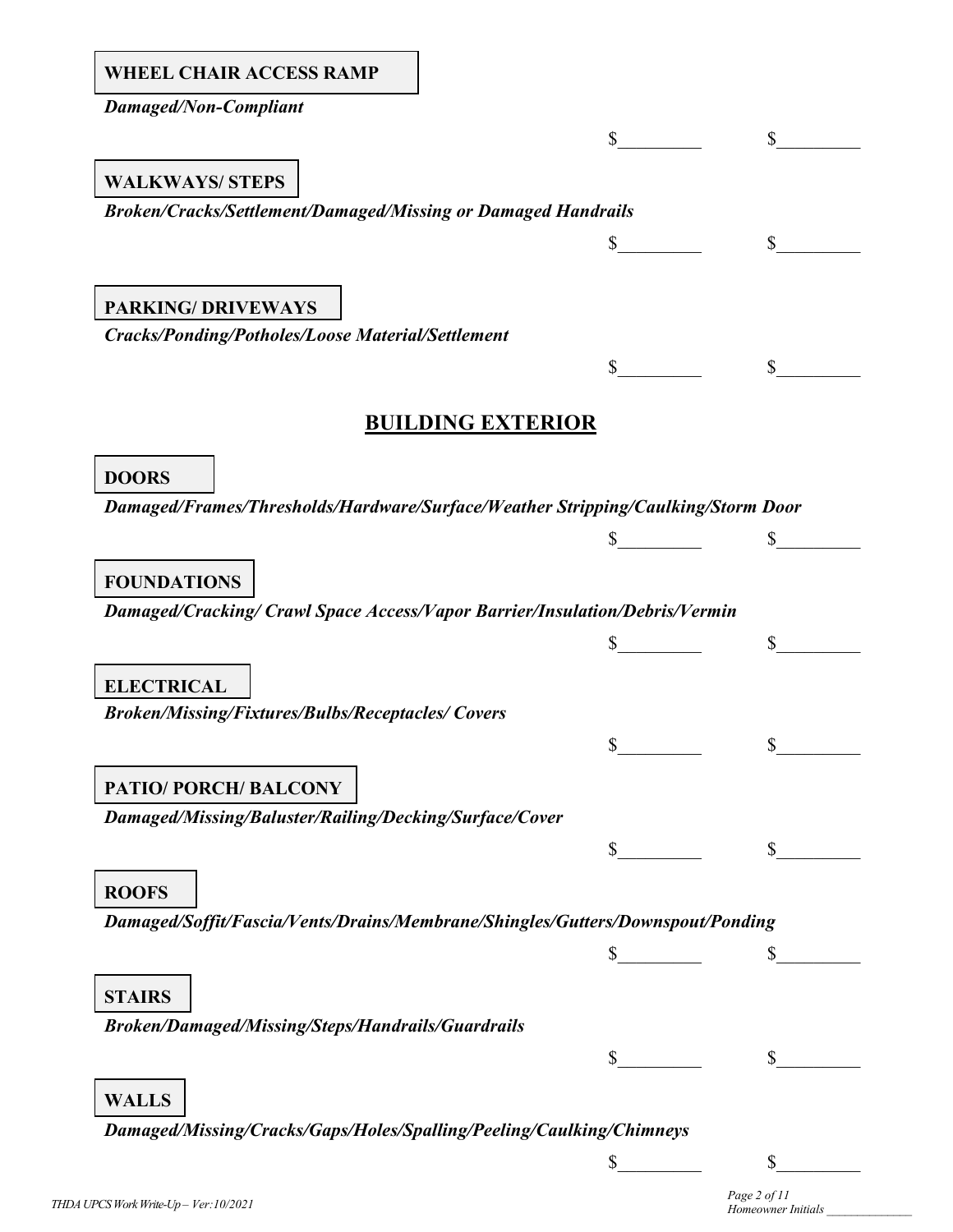*Damaged/Missing/Broken/Frames/Panes/Sills/Lintels/Trim/Screens/Caulking/Paint*

# **BUILDING SYSTEMS**

 $\frac{\sqrt{2}}{2}$   $\frac{\sqrt{2}}{2}$ 

| <b>DOMESTIC WATER</b>                                                          |          |
|--------------------------------------------------------------------------------|----------|
| Leaking/Inadequate Water Supply/Broken/Inoperative/Hose Bibb                   |          |
|                                                                                | \$       |
|                                                                                |          |
| <b>ELECTRICAL SYSTEMS</b>                                                      |          |
| Access/Damaged/Missing/Breakers/Covers/Wires/Corrosion/Evidence Water Leaks    |          |
|                                                                                | \$       |
| <b>GAS</b>                                                                     |          |
| Missing/Damaged/Inoperative/Rust/Corrosion/Tanks/Bottles                       |          |
|                                                                                |          |
|                                                                                |          |
| <b>WATER HEATER</b>                                                            |          |
| Inoperative/Leaking/Rust/Corrosion/Missing/TPRV/Vent/Chimney/Combustion Air    |          |
|                                                                                |          |
|                                                                                |          |
| <b>SANITARY SYSTEMS</b>                                                        |          |
| Broken/Leaking/Clogged/Missing/Cleanout/Septic System                          |          |
|                                                                                |          |
| <b>HVAC</b>                                                                    |          |
| Inoperative/Noisy/Vibrating/Leaking/Rust/Corrosion/Missing/Vent/Chimney        |          |
|                                                                                |          |
|                                                                                |          |
| <b>BATHROOM</b>                                                                |          |
|                                                                                |          |
| <b>BATHROOM</b>                                                                |          |
| Cabinets/Top/Sink/Plumbing/Tub/Shower/Ventilation/Water Closet/Accessories     |          |
|                                                                                | \$       |
|                                                                                |          |
| <b>CEILING</b>                                                                 |          |
| Bulging/Buckling/Cracks/Holes/Peeling/Damaged/Missing/Tile/Panels/Water Stains |          |
|                                                                                | \$<br>\$ |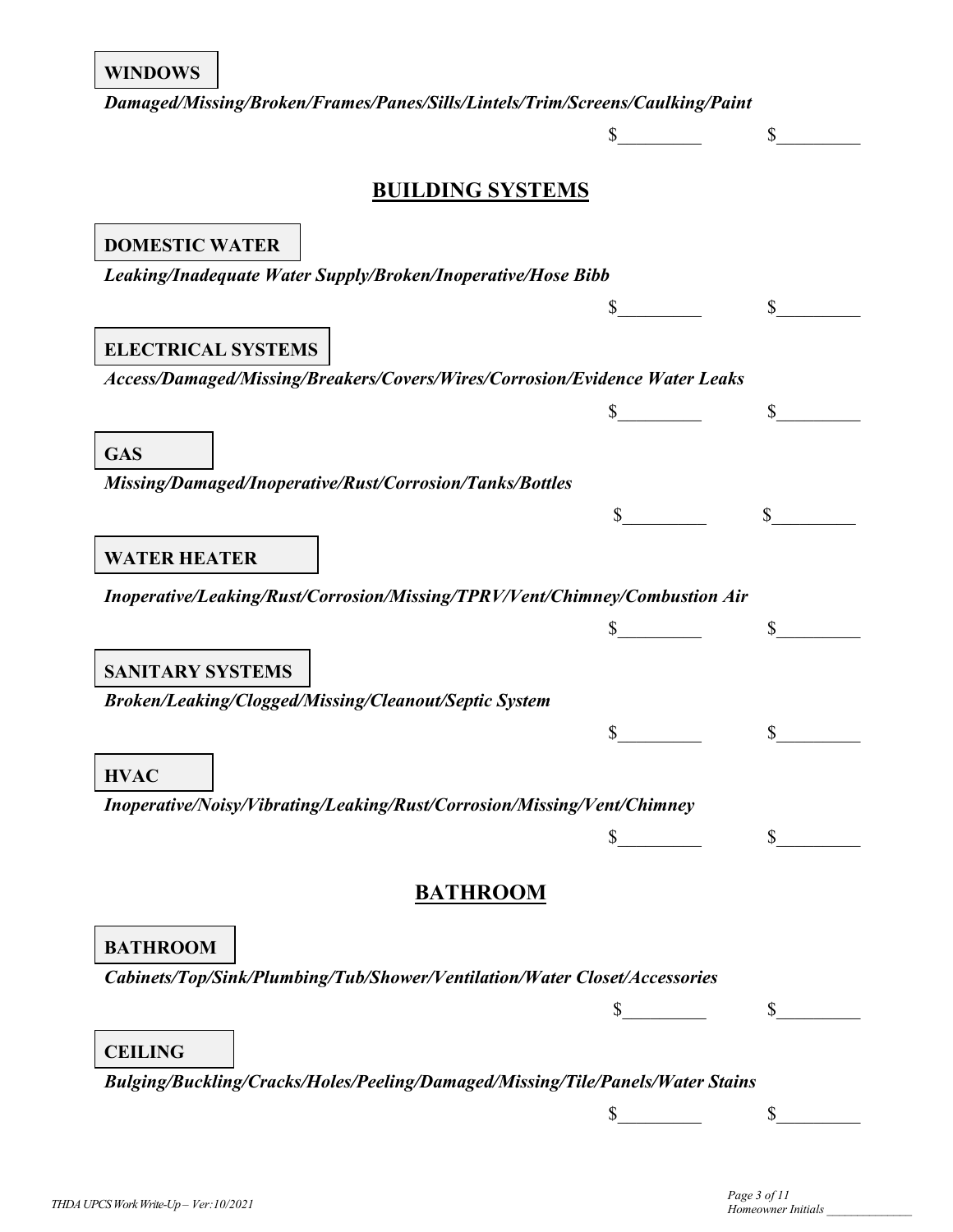#### **DOORS**

| Damaged/Missing/Frames/Threshold/Lintel/Hardware/Surface/ Paint                       |                  |  |
|---------------------------------------------------------------------------------------|------------------|--|
|                                                                                       |                  |  |
| <b>ELECTRICAL SYSTEM</b>                                                              |                  |  |
| Inoperative/GFCI/Damaged/Missing/Wire/Cover Plates/Light Fixture/Evidence Water Leaks |                  |  |
|                                                                                       | $\sim$           |  |
|                                                                                       |                  |  |
| <b>FLOORS</b>                                                                         |                  |  |
| Bulging/Buckling/Damaged/Missing/Covering/Tile/Deteriorated Subfloor/Water Stains     |                  |  |
|                                                                                       | <u> Maria Ma</u> |  |
| <b>WALLS</b>                                                                          |                  |  |
| Bulging/Buckling/Damaged/Trim/Paint/Water Stains/Mold/Mildew                          |                  |  |
|                                                                                       |                  |  |
|                                                                                       |                  |  |
| <b>WINDOWS</b>                                                                        |                  |  |
| Cracked/Broken/Missing/Panes/Sill/Caulking/Hardware/Paint/Water Stains/Screens        |                  |  |
|                                                                                       | $\mathbb S$      |  |
|                                                                                       | <b>KITCHEN</b>   |  |
|                                                                                       |                  |  |
| <b>KITCHEN</b>                                                                        |                  |  |
| Damaged/Missing/Cabinets/Countertop/Sink/Faucet/Plumbing/Appliances                   |                  |  |
|                                                                                       |                  |  |
| <b>CEILING</b>                                                                        |                  |  |
| Bulging/Buckling/Cracks/Holes/Peeling/Damaged/Missing/Tile/Panels/Water Stains        |                  |  |
|                                                                                       |                  |  |
|                                                                                       |                  |  |
| <b>DOORS</b>                                                                          |                  |  |
| Damaged/Missing/Frames/Threshold/Lintel/Hardware/Surface/Paint                        |                  |  |
|                                                                                       |                  |  |
| <b>ELECTRICAL SYSTEM</b>                                                              |                  |  |
| Inoperative/GFCI/Damaged/Missing/Wire/Cover Plates/Light Fixture/Evidence Water Leaks |                  |  |
|                                                                                       | \$               |  |
|                                                                                       |                  |  |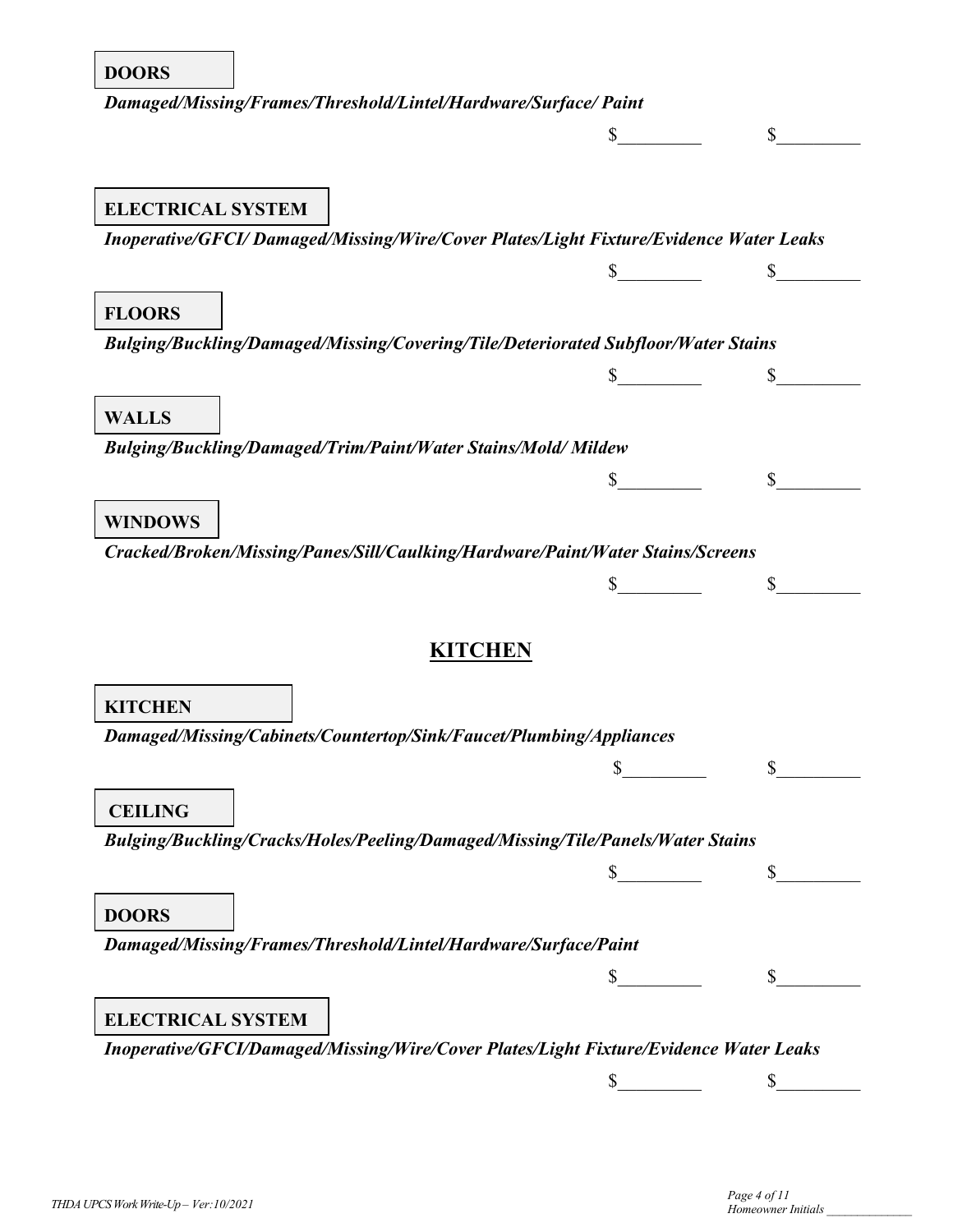### **FLOORS**

| Bulging/Buckling/Damaged/Missing/Covering/Tile/Deteriorated Subfloor/Water Stains                |                 |              |
|--------------------------------------------------------------------------------------------------|-----------------|--------------|
|                                                                                                  |                 |              |
| <b>WALLS</b>                                                                                     |                 |              |
| Bulging/Buckling/Damaged/Trim/Paint/Water Stains/Mold/Mildew                                     |                 |              |
|                                                                                                  | $\mathbb{S}^-$  | $\mathbb{S}$ |
|                                                                                                  |                 |              |
| <b>WINDOWS</b><br>Cracked/Broken/Missing/Panes/Sill/Caulking/Hardware/Paint/Water Stains/Screens |                 |              |
|                                                                                                  |                 |              |
|                                                                                                  |                 |              |
|                                                                                                  | <b>BEDROOMS</b> |              |
| <b>BEDROOM</b>                                                                                   |                 |              |
| <b>Damaged/Missing/Ceiling Fan/Closet/Egress</b>                                                 |                 |              |
|                                                                                                  |                 |              |
| <b>CEILING</b>                                                                                   |                 |              |
| Bulging/Buckling/Cracks/Holes/Peeling/Damaged/Missing/Tile/Panels/Water Stains                   |                 |              |
|                                                                                                  |                 |              |
|                                                                                                  |                 |              |
| <b>DOORS</b><br>Damaged/Missing/Frames/Threshold/Lintel/Hardware/Surface/Paint                   |                 |              |
|                                                                                                  |                 |              |
|                                                                                                  |                 |              |
| <b>ELECTRICAL SYSTEM</b>                                                                         |                 |              |
| Inoperative/Damaged/Missing/Wire/Cover Plates/Light Fixture/Evidence Water Leaks                 |                 |              |
|                                                                                                  |                 |              |
| <b>FLOORS</b>                                                                                    |                 |              |
| Bulging/Buckling/Damaged/Missing Covering/Tile/Deteriorated Subfloor/Water Stains                |                 |              |
|                                                                                                  |                 |              |
| <b>SMOKE DETECTOR</b>                                                                            |                 |              |
| Damaged/Missing/Inoperative/Non-Compliant                                                        |                 |              |
|                                                                                                  | $\mathbb{S}$    | \$           |
| <b>WALLS</b>                                                                                     |                 |              |
| Bulging/Buckling/Damaged/Trim/Paint/Water Stains/Mold/Mildew                                     |                 |              |
|                                                                                                  | \$              |              |
|                                                                                                  |                 |              |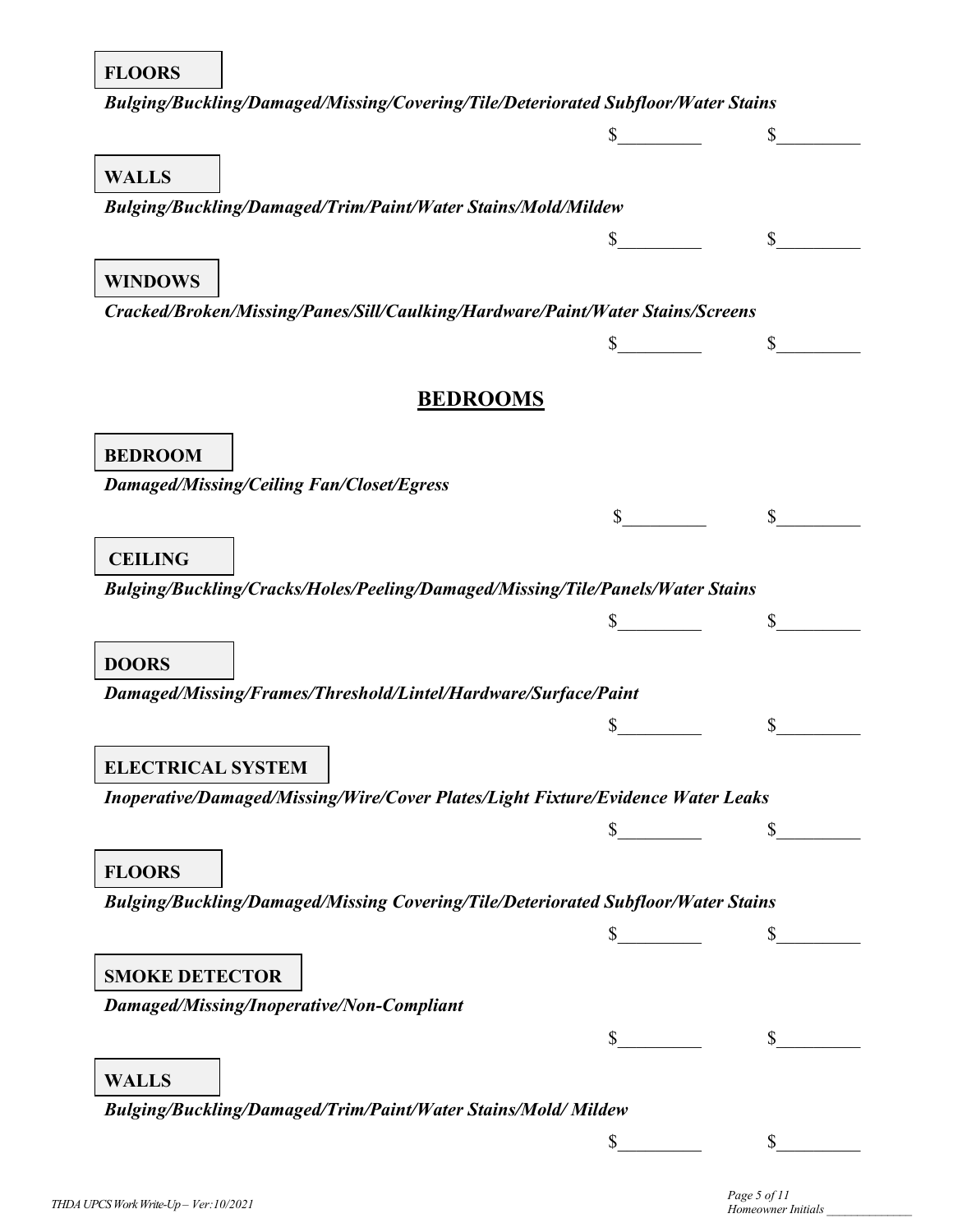*Cracked/Broken/Missing/Panes/Sill/Caulking/Hardware/Paint/Water Stains/Screens*

|                                                                                   | \$             | \$ |
|-----------------------------------------------------------------------------------|----------------|----|
| <b>HALLWAY</b>                                                                    |                |    |
|                                                                                   |                |    |
| <b>HALLWAY</b>                                                                    |                |    |
| Damaged/Missing/Closet/Attic Access/Egress                                        |                |    |
|                                                                                   |                |    |
| <b>CEILING</b>                                                                    |                |    |
| Bulging/Buckling/Cracks/Holes/Peeling/Damaged/Missing/Tile/Panels/Water Stains    |                |    |
|                                                                                   | \$             | \$ |
|                                                                                   |                |    |
| <b>DOORS</b>                                                                      |                |    |
| Damaged/Missing/Frames/Threshold/Lintel/Hardware/Surface/Paint                    |                |    |
|                                                                                   | \$             |    |
| <b>ELECTRICAL SYSTEM</b>                                                          |                |    |
| Inoperative/Damaged/Missing/Wire/Cover Plates/Light Fixture/Evidence Water Leaks  |                |    |
|                                                                                   |                | \$ |
| <b>FLOORS</b>                                                                     |                |    |
| Bulging/Buckling/Damaged/Missing/Covering/Tile/Deteriorated Subfloor/Water Stains |                |    |
|                                                                                   | \$             | \$ |
| <b>STAIRS</b>                                                                     |                |    |
| Broken/Damaged/Missing/Steps/Handrails/Guardrails                                 |                |    |
|                                                                                   | $\mathbb{S}^-$ | \$ |
|                                                                                   |                |    |
| <b>SMOKE DETECTOR</b>                                                             |                |    |
| Damaged/Missing/Inoperative/Non-Compliant                                         |                |    |
|                                                                                   | \$             | \$ |
| <b>WALLS</b>                                                                      |                |    |
| Bulging/Buckling/Damaged/Trim/Paint/Water Stains/Mold/Mildew                      |                |    |
|                                                                                   | \$             | \$ |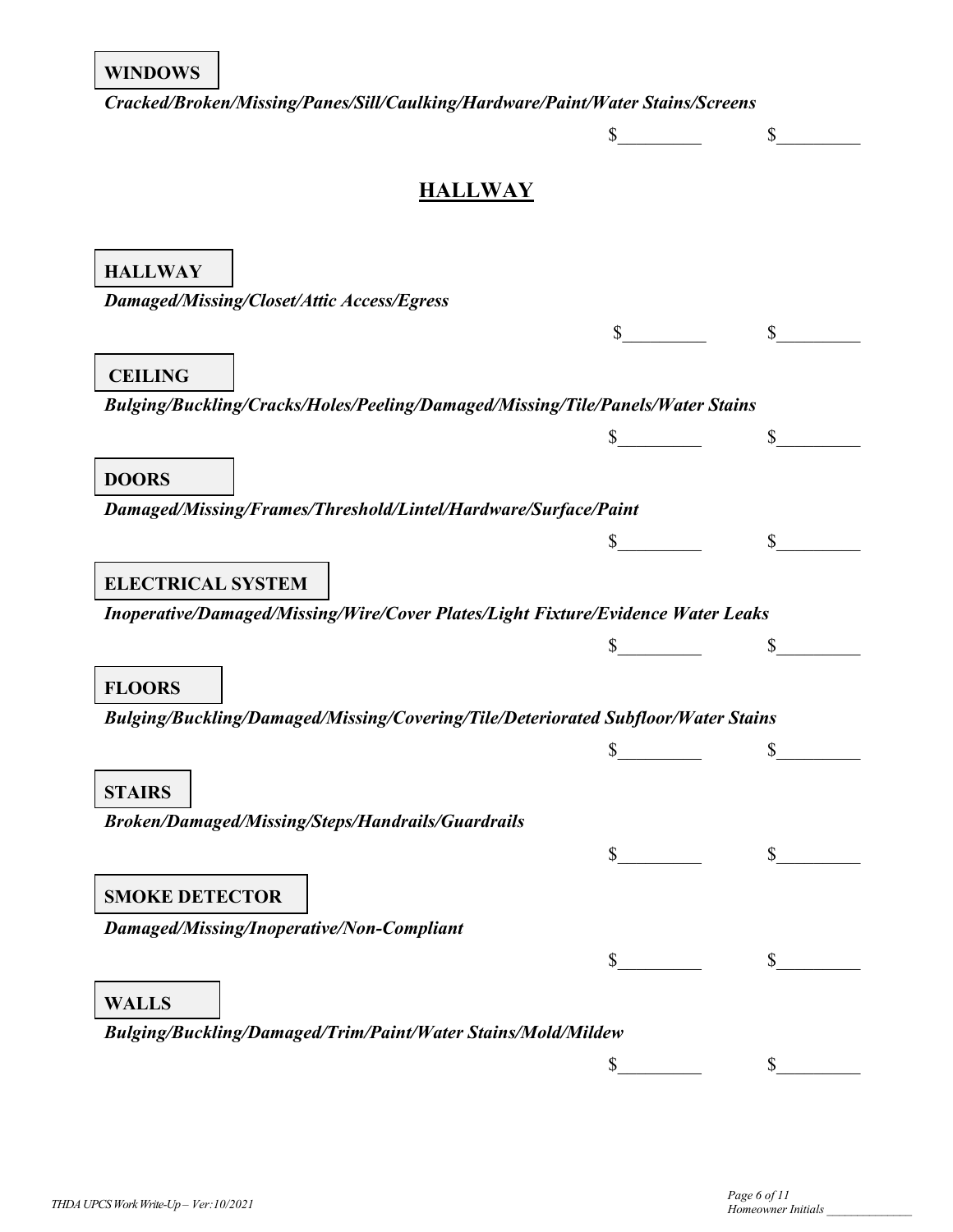#### **WINDOWS**

*Cracked/Broken/Missing/Panes/Sill/Caulking/Hardware/Paint/Water Stains/Screens*

 $\frac{\text{S}}{\text{S}}$   $\frac{\text{S}}{\text{S}}$ 

## **LIVING ROOM**

| <b>LIVING ROOM</b>                                                                |          |
|-----------------------------------------------------------------------------------|----------|
| <b>Damaged/Missing/Ceiling Fan/Closet/Entry</b>                                   |          |
|                                                                                   | \$       |
| <b>CEILING</b>                                                                    |          |
| Bulging/Buckling/Cracks/Holes/Peeling/Damaged/Missing/Tile/Panels/Water Stains    |          |
|                                                                                   | \$       |
| <b>DOORS</b>                                                                      |          |
| Damaged/Missing/Frames/Threshold/Lintel/Hardware/Surface/Paint                    |          |
|                                                                                   | \$<br>\$ |
| <b>ELECTRICAL SYSTEM</b>                                                          |          |
| Inoperative/Damaged/Missing/Wire/Cover Plates/Light Fixture/Evidence Water Leaks  |          |
|                                                                                   |          |
| <b>FLOORS</b>                                                                     |          |
| Bulging/Buckling/Damaged/Missing/Covering/Tile/Deteriorated Subfloor/Water Stains |          |
|                                                                                   | \$       |
| <b>SMOKE DETECTOR</b>                                                             |          |
| Damaged/Missing/Inoperative/Non-Compliant                                         |          |
|                                                                                   | \$       |
| <b>WALLS</b>                                                                      |          |
| Bulging/Buckling/Damaged/Trim/Paint/Water Stains/Mold/Mildew                      |          |
|                                                                                   |          |
| <b>WINDOWS</b>                                                                    |          |
| Cracked/Broken/Missing/Panes/Sill/Caulking/Hardware/Paint/Water Stains/Screens    |          |
|                                                                                   | \$<br>\$ |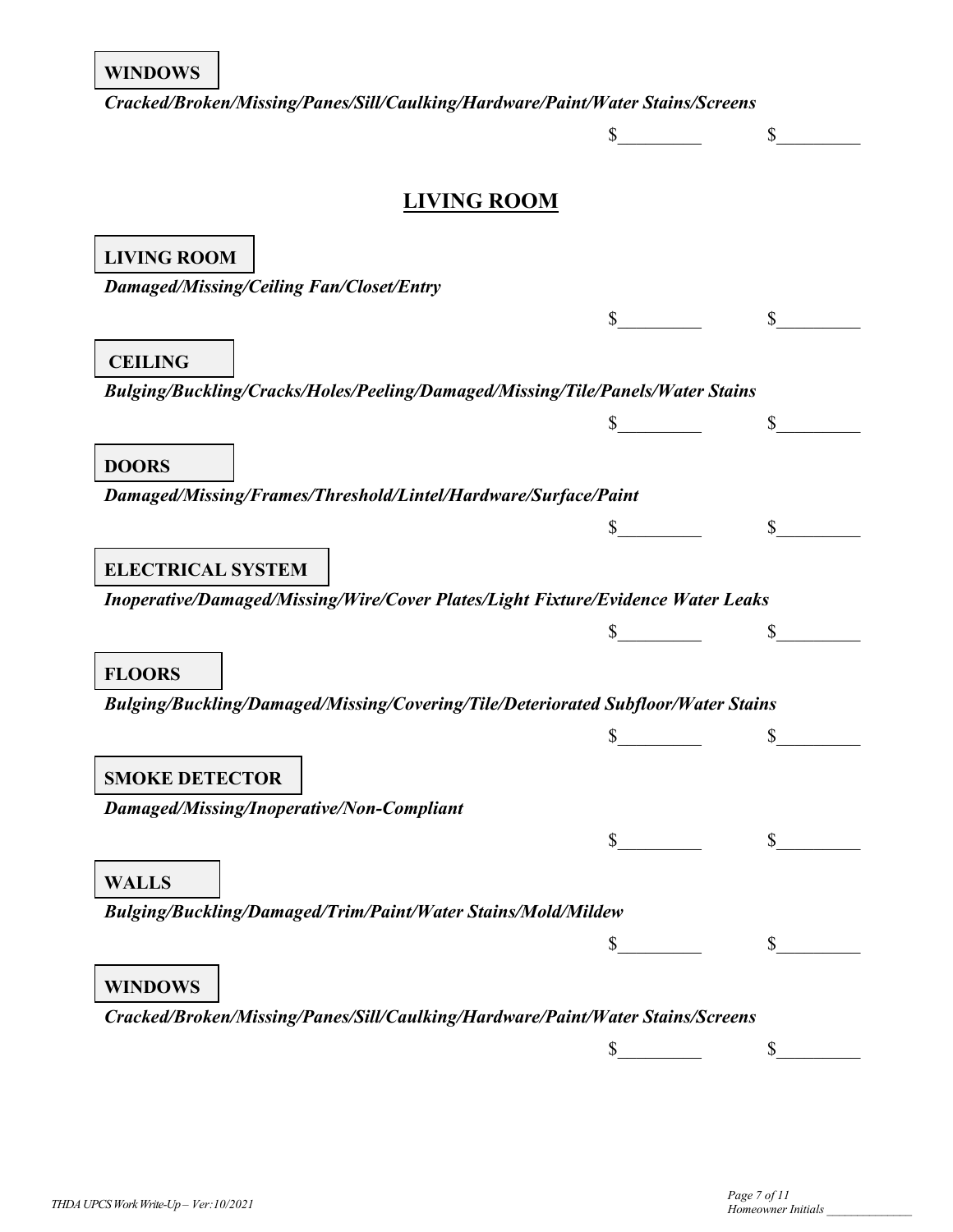## **DINING ROOM**

٦

 $\blacksquare$ 

| <b>DINING ROOM</b>                                                                |             |              |
|-----------------------------------------------------------------------------------|-------------|--------------|
| <b>Damaged/Missing/Closet</b>                                                     |             |              |
|                                                                                   | $\mathbb S$ | $\mathbb{S}$ |
| <b>CEILING</b>                                                                    |             |              |
|                                                                                   |             |              |
| Bulging/Buckling/Cracks/Holes/Peeling/Damaged/Missing/Tile/Panels/Water Stains    |             |              |
|                                                                                   |             | $\mathbb{S}$ |
| <b>DOORS</b>                                                                      |             |              |
| Damaged/Missing/Frames/Threshold/Lintel/Hardware/Surface/Paint                    |             |              |
|                                                                                   |             | $\mathbb{S}$ |
|                                                                                   |             |              |
| <b>ELECTRICAL SYSTEM</b>                                                          |             |              |
| Inoperative/Damaged/Missing/Wire/Cover Plates/Light Fixture/Evidence Water Leaks  |             |              |
|                                                                                   |             |              |
| <b>FLOORS</b>                                                                     |             |              |
| Bulging/Buckling/Damaged/Missing/Covering/Tile/Deteriorated Subfloor/Water Stains |             |              |
|                                                                                   |             |              |
|                                                                                   |             |              |
| <b>SMOKE DETECTOR</b>                                                             |             |              |
| Damaged/Missing/Inoperative/Non-Compliant                                         |             |              |
|                                                                                   | $\mathbb S$ | $\mathbb{S}$ |
| <b>WALLS</b>                                                                      |             |              |
| Bulging/Buckling/Damaged/Trim/Paint/Water Stains/Mold/Mildew                      |             |              |
|                                                                                   | \$          |              |
|                                                                                   |             |              |
| <b>WINDOWS</b>                                                                    |             |              |
| Cracked/Broken/Missing/Panes/Sill/Caulking/Hardware/Paint/Water Stains/Screens    |             |              |
|                                                                                   | \$          | \$           |
|                                                                                   |             |              |
| <b>LAUNDRY AREA</b>                                                               |             |              |
|                                                                                   |             |              |
| <b>LAUNDRY AREA</b>                                                               |             |              |
| Damaged/Missing/Dryer Vent/Sink/Plumbing/Exhaust Fan/Closet/Shelving              |             |              |
|                                                                                   | \$          | \$           |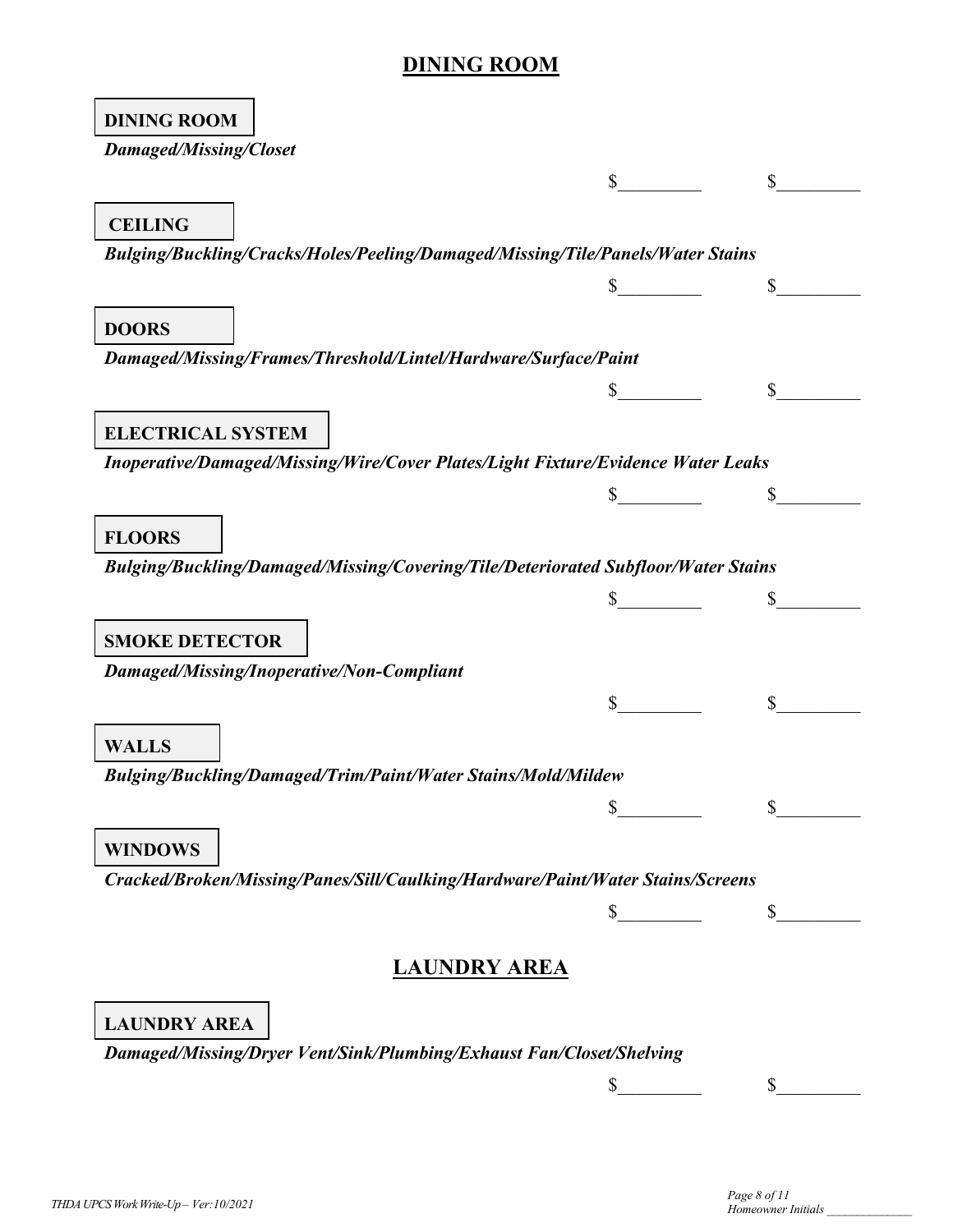| Bulging/Buckling/Cracks/Holes/Peeling/Damaged/Missing/Tile/Panels/Water Stains        |              |  |
|---------------------------------------------------------------------------------------|--------------|--|
|                                                                                       |              |  |
| <b>DOORS</b>                                                                          |              |  |
| Damaged/Missing/Frames/Threshold/Lintel/Hardware/Surface/Paint                        |              |  |
|                                                                                       |              |  |
|                                                                                       |              |  |
| <b>ELECTRICAL SYSTEM</b>                                                              |              |  |
| Inoperative/GFCI/Damaged/Missing/Wire/Cover Plates/Light Fixture/Evidence Water Leaks |              |  |
|                                                                                       |              |  |
| <b>FLOORS</b>                                                                         |              |  |
| Bulging/Buckling/Damaged/Missing/Covering/Tile/Deteriorated Subfloor/Water Stains     |              |  |
|                                                                                       |              |  |
|                                                                                       |              |  |
| <b>WALLS</b>                                                                          |              |  |
| Bulging/Buckling/Damaged/Trim/Paint/Water Stains/Mold/Mildew                          |              |  |
|                                                                                       |              |  |
| <b>WINDOWS</b>                                                                        |              |  |
| Cracked/Broken/Missing/Panes/Sill/Caulking/Hardware/Paint/Water Stains/Screens        |              |  |
|                                                                                       |              |  |
|                                                                                       |              |  |
| <b>OTHER ROOM</b>                                                                     |              |  |
|                                                                                       |              |  |
| <b>OTHER ROOM</b>                                                                     |              |  |
| Damaged/Missing/Ceiling Fan/Closet/Entry/Stairs/Egress                                |              |  |
|                                                                                       | $\mathbb{S}$ |  |
| <b>CEILING</b>                                                                        |              |  |
| Bulging/Buckling/Cracks/Holes/Peeling/Damaged/Missing/Tile/ Panels/Water Stains       |              |  |
|                                                                                       |              |  |
| <b>DOORS</b>                                                                          |              |  |
| Damaged/Missing/Frames/Threshold/Lintel/Hardware/Surface/Paint                        |              |  |
|                                                                                       |              |  |
|                                                                                       |              |  |
| <b>ELECTRICAL SYSTEM</b>                                                              |              |  |
| Inoperative/GFCI/Damaged/Missing/Wire/Cover Plates/Light Fixture/Evidence Water Leaks |              |  |

 $\frac{\text{S}}{\text{S}}$  \$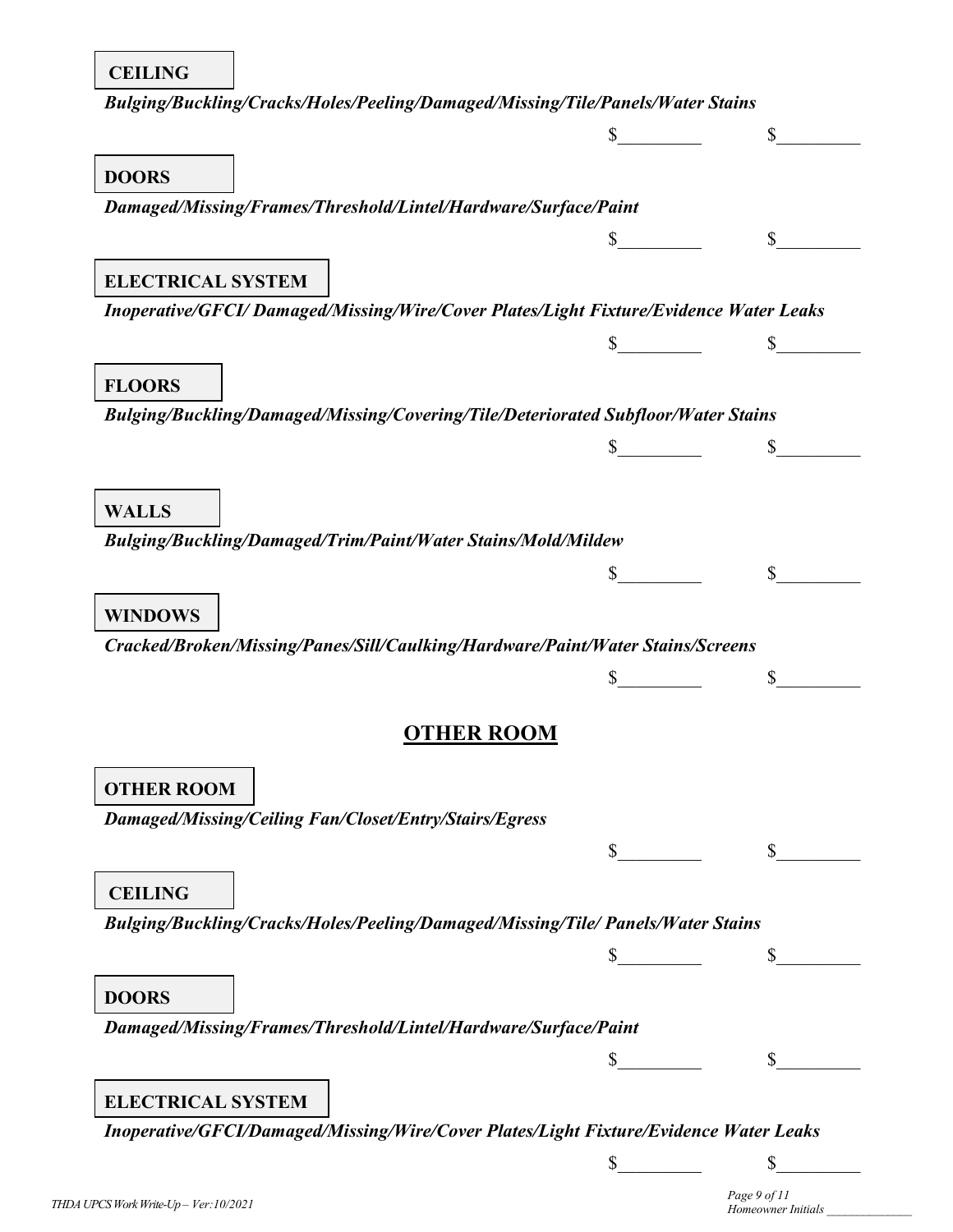| <b>FLOORS</b>                                                                         |        |              |
|---------------------------------------------------------------------------------------|--------|--------------|
| Bulging/Buckling/Damaged/Missing/Covering/Tile/Deteriorated Subfloor/Water Stains     |        |              |
|                                                                                       |        | $\mathbb{S}$ |
| <b>SMOKE DETECTOR</b>                                                                 |        |              |
| Damaged/Missing/Inoperative/Non-Compliant                                             |        |              |
|                                                                                       | $\sim$ | \$           |
|                                                                                       |        |              |
| <b>STAIRS</b><br><b>Broken/Damaged/Missing/Steps/Handrails/Guardrails</b>             |        |              |
|                                                                                       | \$     | \$           |
|                                                                                       |        |              |
| <b>WALLS</b>                                                                          |        |              |
| Bulging/Buckling/Damaged/Trim/Paint/Water Stains/Mold/Mildew                          |        |              |
|                                                                                       | \$     | \$           |
| <b>WINDOWS</b>                                                                        |        |              |
| Cracked/Broken/Missing/Panes/Sill/Caulking/Hardware/Paint/Water Stains/Screens        |        |              |
|                                                                                       |        | \$           |
| <b>GARAGE/ CAR PORT</b>                                                               |        |              |
|                                                                                       |        |              |
| <b>GARAGE/ CAR PORT</b>                                                               |        |              |
| Damaged/Missing/Stairs/Closet/Overhead Door/Opener/Fire Separation                    |        |              |
|                                                                                       |        |              |
| <b>CEILING</b>                                                                        |        |              |
| Bulging/Buckling/Cracks/Holes/Peeling/Damaged/Missing/Tile/Panels/Water Stains        |        |              |
|                                                                                       | \$     | $\mathbb{S}$ |
| <b>DOORS</b>                                                                          |        |              |
| Damaged/Missing/Frames/Threshold/Lintel/Hardware/Surface/Paint                        |        |              |
|                                                                                       |        |              |
|                                                                                       |        |              |
| <b>ELECTRICAL SYSTEM</b>                                                              |        |              |
| Inoperative/GFCI/Damaged/Missing/Wire/Cover Plates/Light Fixture/Evidence Water Leaks |        |              |
|                                                                                       |        |              |

**FLOORS**

*Bulging/Buckling/Damaged/Missing/Covering/Slope/Water Stains*